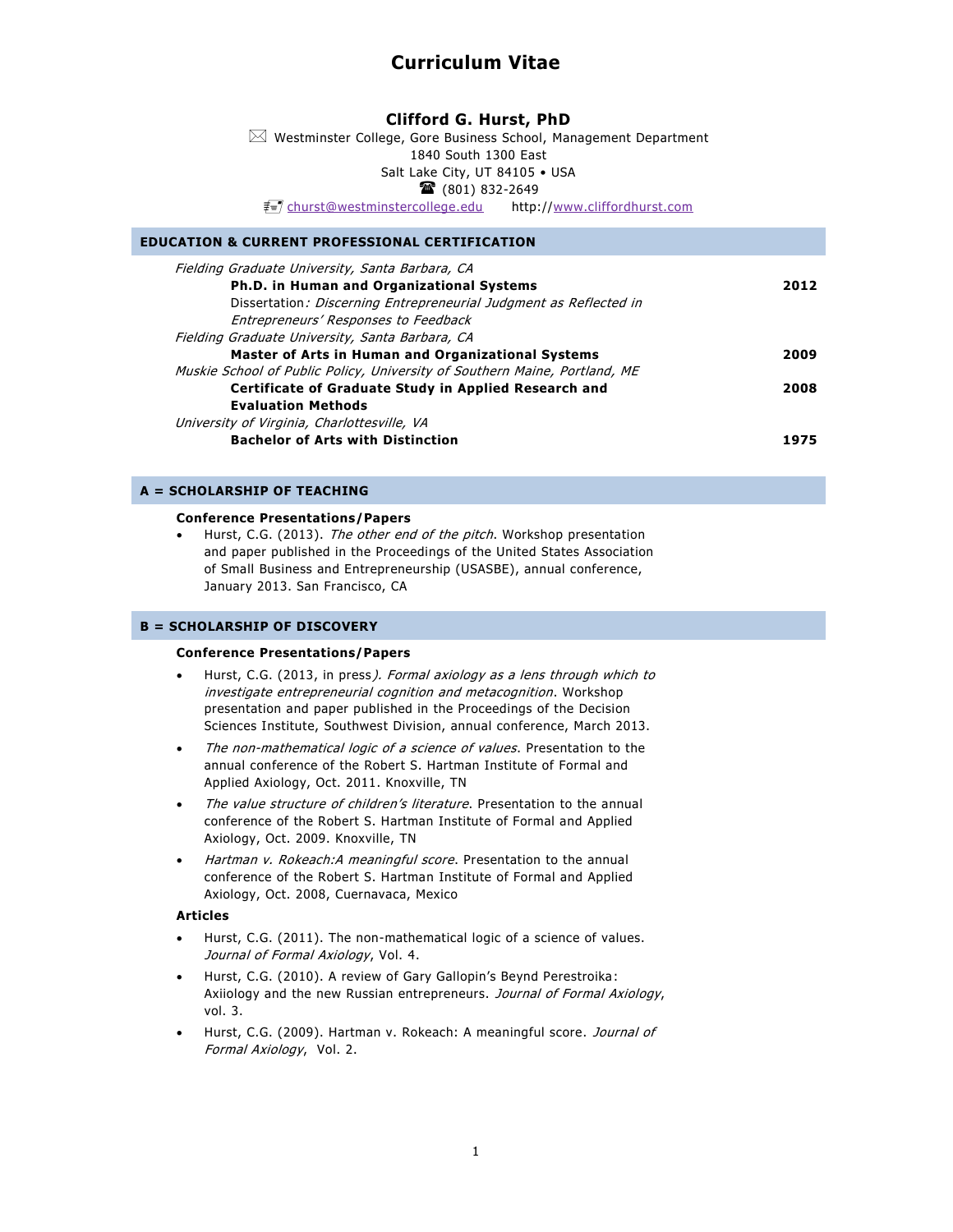# **C = SCHOLARSHIP OF INTEGRATION**

# **Articles**

 Hurst, C.G. (2008). Sustainable telemarketing? A new theory of consumer behavior. Direct Marketing: An International Journal, Vol. 2, No. 2.

# **D = SCHOLARSHIP OF APPLICATION**

## **Conference Presentations/Papers**

- Exercising your Good Judgment, workshop presented to the National Telehealth Conference, Minneapolis, MN. Sep 2009 and repeated in 2010
- Making Monitoring Meaningful, and Developing Frontline Leaders, workshops presented to Quality Assurance and Training Conference, Nashville, TN. Sep 2010
- Advances in Quality Monitoring, workshop presented to the ASQ World Conference on Quality and Improvement, Minneapolis, MN. May 2009
- What do Customers Want? Plenary session delivered to Middle East Call Center Conference, Dubai, UAE, 2007.
- Call Coaching Becomes a Way of Life, workshop presented to Call Center Demo, Miami, FL, Feb 2009.
- A New Model for Getting Quality Right, workshop presented to ACCE Conference, San Diego, CA. Sep 2007

#### **Trade Books**

- A Career for the 21st Century: A Handbook for Call Center Agents. ICMI Press. 2006. ISBN: 1-032558-07-1.
- The Voice of Your Company: Conversational Skills for Customer Service Reps. ICMI Press. 2006. ISBN: 1-932558-08-X
- Your Pivotal Role: Frontline Leadership in the Call Center. ICMI Press. 2007. ISBN: 1-932558-11-X
- The Five Principles of Business Leadership (CD-Rom training program). IPR Publishing, LTd. 2000.
- The Business Success Series (set of 4 CD-Rom training programs). IPR Publishing, Ltd. 2002.

# **Trade Articles**

Multiple articles in Customer Management Insight, Connections, Employment Times, Journal of the ATA, Contact Center Pipeline, and elsewhere.

# **PROFESSIONAL ACTIVITIES**

# **Professional Related Service**

# **A = Scholarship of Teaching**

- Westminster College New Faculty Learning Community, 2012-2013.
- Gore School of Business Faculty Development Committee, 2012-2013
- Presenter, Westminster College Faculty Development Workshop on Applied Learning, Fall 2012.
- Chair Elect, GSB Faculty Committee, 2013-2014 term

# **B = Scholarship of Discovery**

- Associate Editor, Journal of Formal Axiology: Theory and Practice, 2011 to present.
- Dissertation committee, student reader. Kott, Katherine (2012). Application of Bowen Theory to Organizational Development.
- Dissertation committee, student reader. Bergey, Phil, (2013, est.) Feeding Sheep or